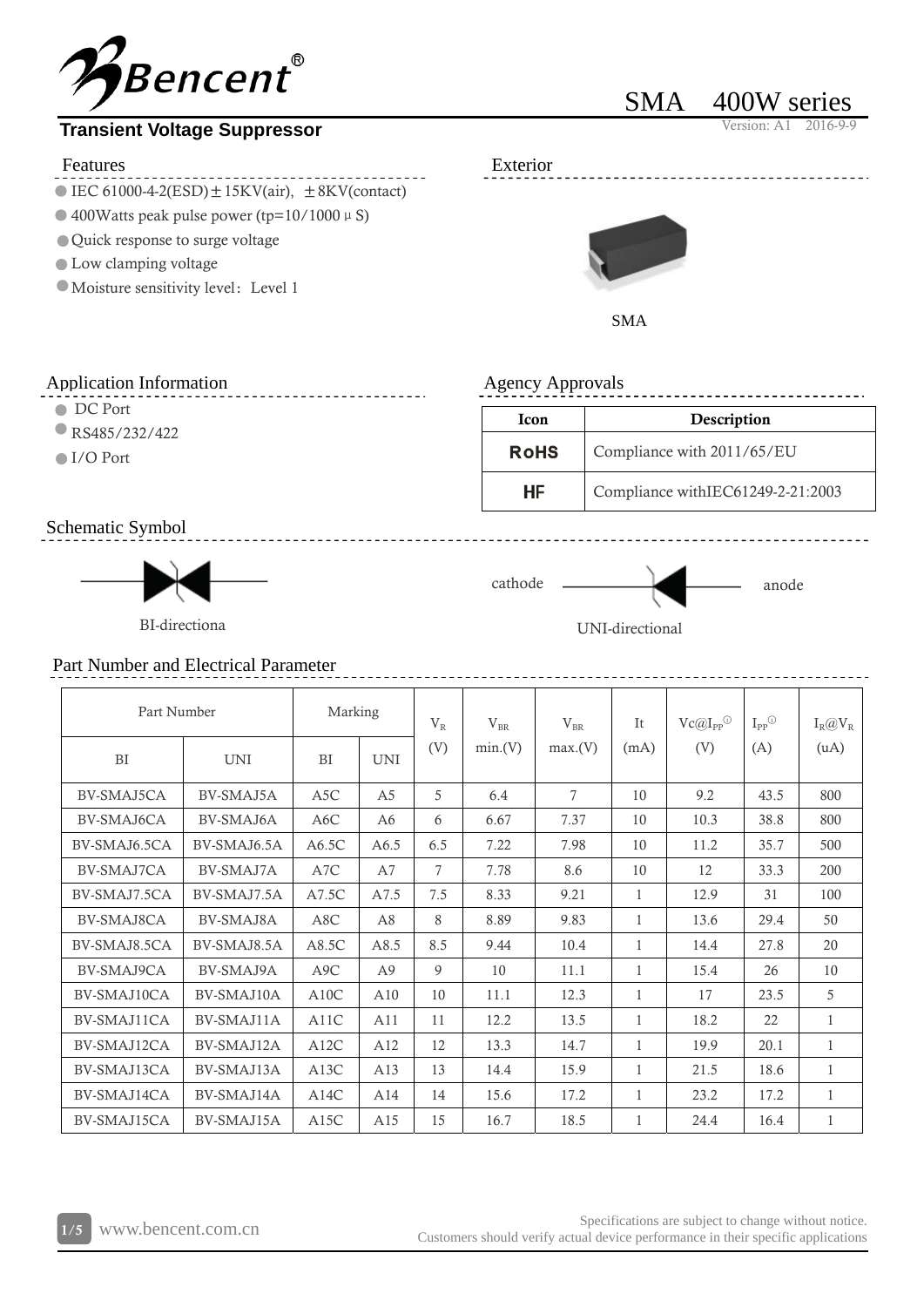

# **Transient Voltage Suppressor**

SMA 400W series

| Part Number  |             | Marking           |            | $V_{R}$ | $V_{BR}$ | $V_{BR}$ | It           | $\text{Vc@I}_{\text{PP}}{}^{\text{\textcircled{\tiny{1}}}}$ | $\mathbf{I}_{\text{PP}}{}^{\textcircled{\tiny{1}}\textcircled{\tiny{1}}}$ | $I_R@V_R$    |
|--------------|-------------|-------------------|------------|---------|----------|----------|--------------|-------------------------------------------------------------|---------------------------------------------------------------------------|--------------|
| BI           | <b>UNI</b>  | BI                | <b>UNI</b> | (V)     | min.(V)  | max(V)   | (mA)         | (V)                                                         | (A)                                                                       | (uA)         |
| BV-SMAJ16CA  | BV-SMAJ16A  | A16C              | A16        | 16      | 17.8     | 19.7     | $\mathbf{1}$ | 26                                                          | 15.4                                                                      | $\mathbf{1}$ |
| BV-SMAJ17CA  | BV-SMAJ17A  | A17C              | A17        | 17      | 18.9     | 20.9     | $\mathbf{1}$ | 27.6                                                        | 14.5                                                                      | $\mathbf{1}$ |
| BV-SMAJ18CA  | BV-SMAJ18A  | A18C              | A18        | 18      | 20       | 22.1     | $\mathbf{1}$ | 29.2                                                        | 13.7                                                                      | $\mathbf{1}$ |
| BV-SMAJ20CA  | BV-SMAJ20A  | A20C              | A20        | 20      | 22.2     | 24.5     | $\mathbf{1}$ | 32.4                                                        | 12.3                                                                      | $\mathbf{1}$ |
| BV-SMAJ22CA  | BV-SMAJ22A  | A22C              | A22        | 22      | 24.4     | 26.9     | $\mathbf{1}$ | 35.5                                                        | 11.3                                                                      | $\mathbf{1}$ |
| BV-SMAJ24CA  | BV-SMAJ24A  | A24C              | A24        | 24      | 26.7     | 29.5     | $\mathbf{1}$ | 38.9                                                        | 10.3                                                                      | $\mathbf{1}$ |
| BV-SMAJ26CA  | BV-SMAJ26A  | A26C              | A26        | 26      | 28.9     | 31.9     | $\mathbf{1}$ | 42.1                                                        | 9.5                                                                       | $\mathbf{1}$ |
| BV-SMAJ28CA  | BV-SMAJ28A  | A28C              | A28        | 28      | 31.1     | 34.4     | $\mathbf{1}$ | 45.4                                                        | 8.8                                                                       | $\mathbf{1}$ |
| BV-SMAJ30CA  | BV-SMAJ30A  | A30C              | A30        | 30      | 33.3     | 36.8     | $\mathbf{1}$ | 48.4                                                        | 8.3                                                                       | $\mathbf{1}$ |
| BV-SMAJ33CA  | BV-SMAJ33A  | A33C              | A33        | 33      | 36.7     | 40.6     | $\mathbf{1}$ | 53.3                                                        | 7.5                                                                       | $\mathbf{1}$ |
| BV-SMAJ36CA  | BV-SMAJ36A  | A36C              | A36        | 36      | 40       | 44.2     | $\mathbf{1}$ | 58.1                                                        | 6.9                                                                       | $\mathbf{1}$ |
| BV-SMAJ40CA  | BV-SMAJ40A  | A40C              | A40        | 40      | 44.4     | 49.1     | 1            | 64.5                                                        | 6.2                                                                       | $\mathbf{1}$ |
| BV-SMAJ43CA  | BV-SMAJ43A  | A43C              | A43        | 43      | 47.8     | 52.8     | $\mathbf{1}$ | 69.4                                                        | 5.8                                                                       | $\mathbf{1}$ |
| BV-SMAJ45CA  | BV-SMAJ45A  | A45C              | A45        | 45      | 50       | 55.3     | 1            | 72.7                                                        | 5.5                                                                       | $\mathbf{1}$ |
| BV-SMAJ48CA  | BV-SMAJ48A  | A48C              | A48        | 48      | 53.3     | 58.9     | $\mathbf{1}$ | 77.4                                                        | 5.2                                                                       | $\mathbf{1}$ |
| BV-SMAJ51CA  | BV-SMAJ51A  | A51C              | A51        | 51      | 56.7     | 62.7     | 1            | 82.4                                                        | 4.9                                                                       | $\mathbf{1}$ |
| BV-SMAJ54CA  | BV-SMAJ54A  | A54C              | A54        | 54      | 60       | 66.3     | $\mathbf{1}$ | 87.1                                                        | 4.6                                                                       | $\mathbf{1}$ |
| BV-SMAJ58CA  | BV-SMAJ58A  | A58C              | A58        | 58      | 64.4     | 71.2     | $\mathbf{1}$ | 93.6                                                        | 4.3                                                                       | $\mathbf{1}$ |
| BV-SMAJ60CA  | BV-SMAJ60A  | A60C              | A60        | 60      | 66.7     | 73.7     | $\mathbf{1}$ | 96.8                                                        | 4.1                                                                       | $\mathbf{1}$ |
| BV-SMAJ64CA  | BV-SMAJ64A  | A64C              | A64        | 64      | 71.1     | 78.6     | $\mathbf{1}$ | 103                                                         | 3.9                                                                       | $\mathbf{1}$ |
| BV-SMAJ70CA  | BV-SMAJ70A  | A70C              | A70        | 70      | 77.8     | 86       | $\mathbf{1}$ | 113                                                         | 3.5                                                                       | $\mathbf{1}$ |
| BV-SMAJ75CA  | BV-SMAJ75A  | A75C              | A75        | 75      | 83.3     | 92.1     | $\mathbf{1}$ | 121                                                         | 3.3                                                                       | $\mathbf{1}$ |
| BV-SMAJ78CA  | BV-SMAJ78A  | A78C              | A78        | 78      | 86.7     | 95.8     | $\mathbf{1}$ | 126                                                         | 3.2                                                                       | $\mathbf{1}$ |
| BV-SMAJ85CA  | BV-SMAJ85A  | A85C              | A85        | 85      | 94.4     | 104      | $\mathbf{1}$ | 137                                                         | 2.9                                                                       | $\mathbf{1}$ |
| BV-SMAJ90CA  | BV-SMAJ90A  | A <sub>90</sub> C | A90        | 90      | 100      | 111      | $\mathbf{1}$ | 146                                                         | 2.7                                                                       | $\mathbf{1}$ |
| BV-SMAJ100CA | BV-SMAJ100A | A100C             | A100       | 100     | 111      | 123      | $\mathbf{1}$ | 162                                                         | 2.5                                                                       | $\mathbf{1}$ |
| BV-SMAJ110CA | BV-SMAJ110A | A110C             | A110       | 110     | 122      | 135      | $\mathbf{1}$ | 177                                                         | 2.3                                                                       | $\mathbf{1}$ |

Note: Absolute maximum ratings measured at T= 25ºC RH = 45%-75% (unless otherwise noted).

 $\Omega$ Surge Waveform: 10/1000  $\mu$  S

Mark





Specifications are subject to change without notice. Specifications are subject to change without notice.<br>Customers should verify actual device performance in their specific applications contains www.bencent.com.cn

UNI:AXX

AXX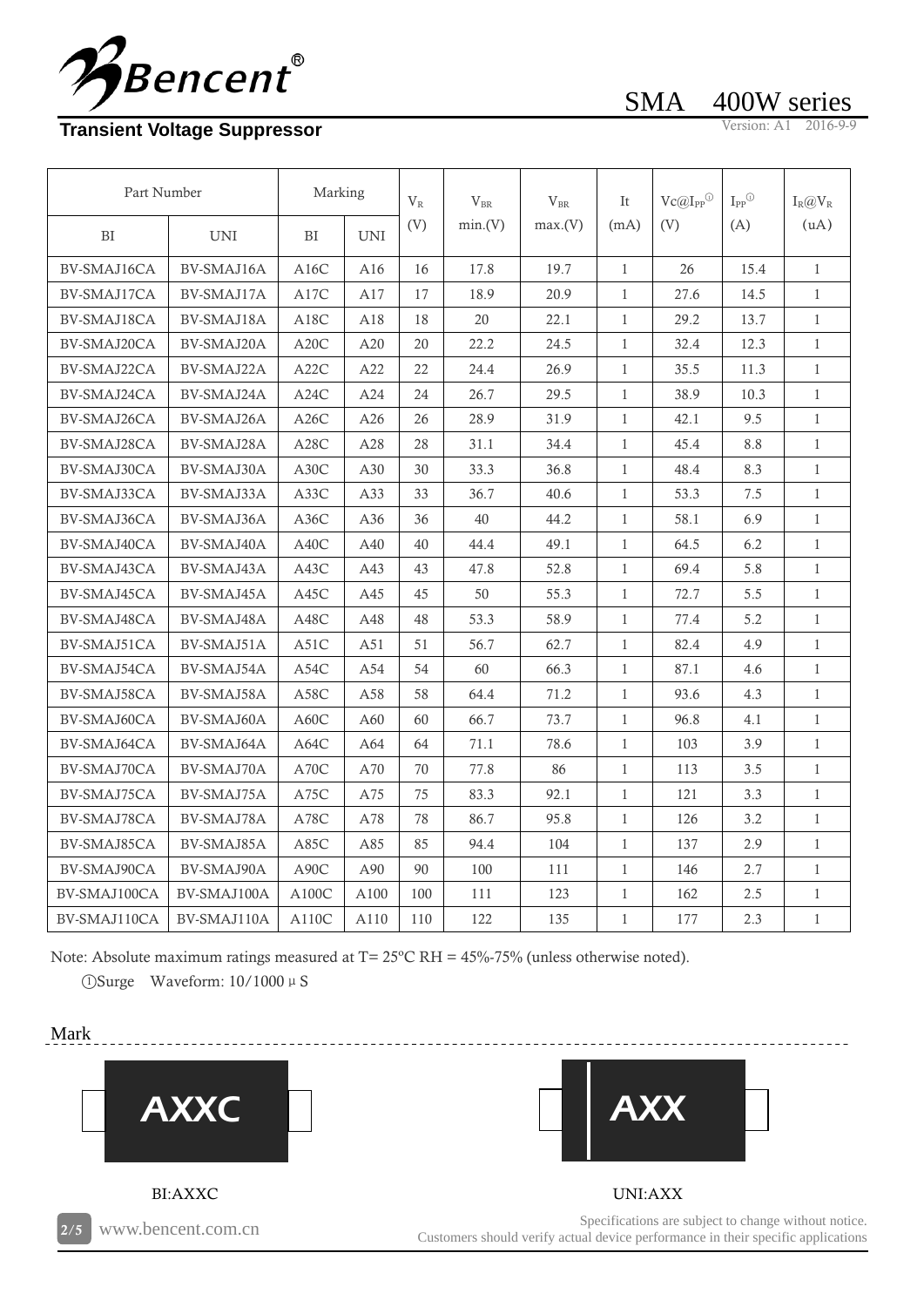



SMA 400W series

| Parameters       | Definition                               |
|------------------|------------------------------------------|
| $\rm V_F$        | Forward Voltage drop for UNI-directional |
| $V_{C}$          | Clamping Voltage                         |
| $I_{\rm pp}$     | Surge Waveform $10/1000 \mu s$           |
| $\rm V_R$        | Stand-off Voltage                        |
| $\rm V_{\rm BR}$ | Breakdown Voltage                        |
| I <sub>R</sub>   | Reverse Leakage Current                  |
| $\mathbf{I}$     | <b>Test Current</b>                      |
| Ppp              | Peak Pulse Power Dissipation             |

# Thermal Considerations

| symbol | Parameter                                   | Value           | Unit   |
|--------|---------------------------------------------|-----------------|--------|
|        | <b>Operating Junction Temperature Range</b> | $-55$ to $+150$ |        |
|        | Storage Temperature Range                   | $-55$ to $+150$ | $\sim$ |

## Environmental Characteristics

| Testing items                         | Technical standards                                            |
|---------------------------------------|----------------------------------------------------------------|
| High Temperature Reverse Bias Test    | Temperature: 150±3℃ Bias=80%VDRM<br>Time:168H                  |
| High Temperature Life Test            | Temperature: 150°C<br>Time:168H                                |
| High-low Temperature Cycle Test       | Temperature: From -40℃ to125℃<br>Dwell time : 30min, 10 cycles |
| High Temperature & High Humidity Test | Temperature: 85°C Humidity:85%<br>Time:168H                    |
| Pressure Cooker Test                  | Temperature: 121°C, 2atm. Humidity:100%<br>Time:24H            |
| Resistance of Soldering Heat          | Temperature: 260±5℃<br>Time of dip soldering: 10s, 3times      |

Note: The above testing items can be specified by customer's special request

|  | 3/5 www.bencent.com.cn | Specifications are subject to change without notice.                             |
|--|------------------------|----------------------------------------------------------------------------------|
|  |                        | Customers should verify actual device performance in their specific applications |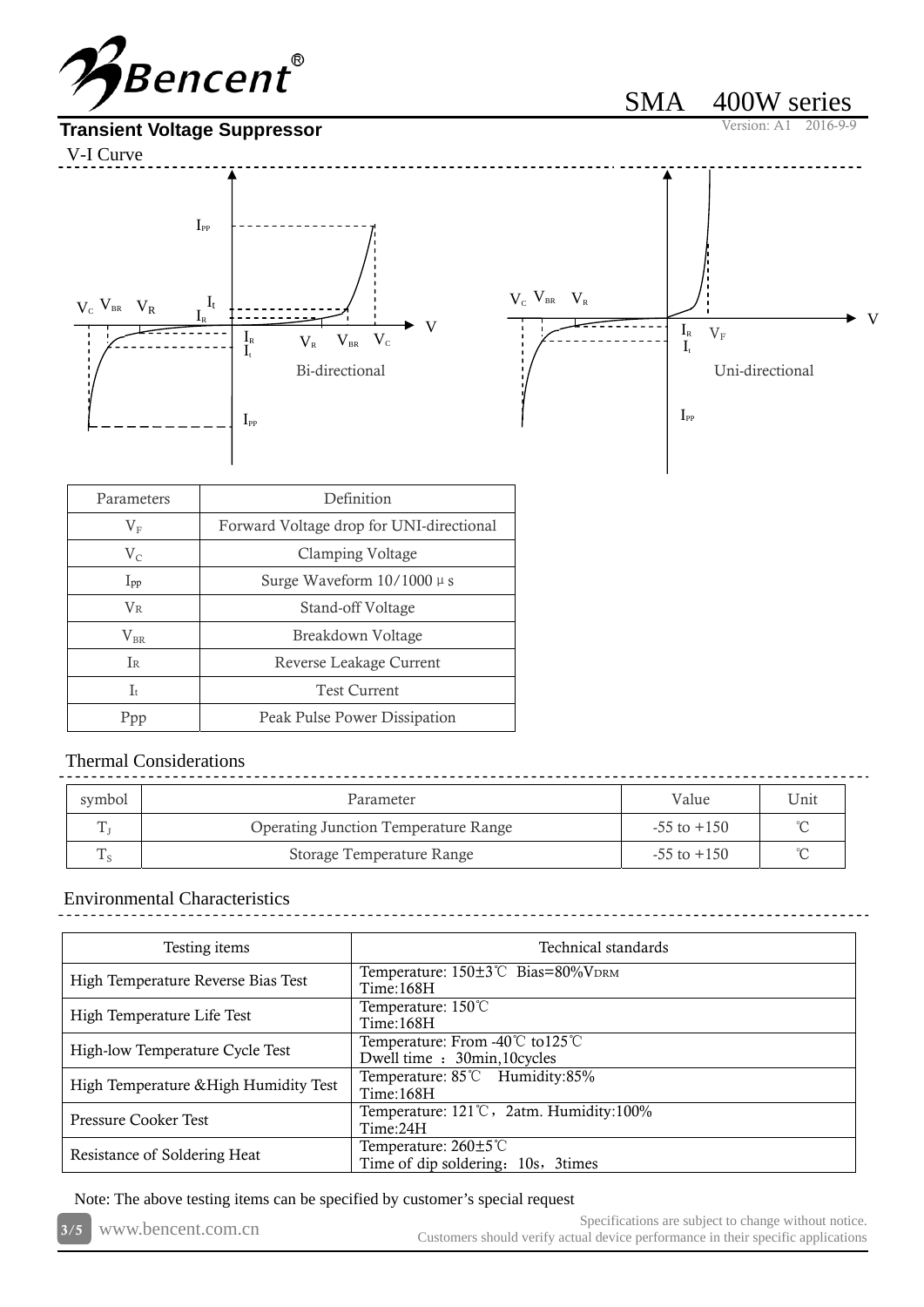

# **Transient Voltage Suppressor**

SMA 400W series

 $\frac{1}{2}$ 

Product Dimensions



| REF.          | mm            | inch            |
|---------------|---------------|-----------------|
| A             | $1.25 - 1.65$ | $0.049 - 0.065$ |
| B             | $2.55 - 2.90$ | $0.100 - 0.114$ |
| $\mathcal{C}$ | $3.99 - 4.65$ | $0.157 - 0.183$ |
| D             | 1.98--2.50    | $0.078 - 0.098$ |
| E             | $0.15 - 0.31$ | $0.006 - 0.012$ |
| F             | $0.76 - 1.55$ | $0.030 - 0.061$ |
| G             | $0.10 - 0.20$ | $0.004 - 0.008$ |
| Н             | $4.75 - 5.25$ | $0.187 - 0.207$ |

#### Recommended Soldering Pad



| <b>REF</b> | mm   | inch  |
|------------|------|-------|
|            | 5.25 | 0.207 |
|            | 2.15 | 0.085 |
|            | 1.5  | 0.038 |

#### Reflow Profile

|                                                         | Reflow Condition                 |                 |  |  |
|---------------------------------------------------------|----------------------------------|-----------------|--|--|
|                                                         | assembly                         |                 |  |  |
|                                                         | Temperature Min                  | $150^{\circ}$ C |  |  |
| Pre Heat                                                | Temperature Max                  | $200^{\circ}$ C |  |  |
|                                                         | Time $(min \mathbf{to} \max)$    | $60 - 180$ secs |  |  |
| Average ramp up rate (Liquidus) Tamp $(T_L)$<br>to peak | $3^{\circ}$ C/s max              |                 |  |  |
| $T_s$ (max) to $T_t$ - Ramp-up Rate                     | $3^{\circ}$ C/s max              |                 |  |  |
| Reflow                                                  | - Temperature $(T_L)$ (Liquidus) | $217^{\circ}$ C |  |  |
|                                                         | - Temperature $(TI)$             | $60 - 150$ secs |  |  |
| Peak Temperature $(T_P)$                                | $260+0/-5$ °C                    |                 |  |  |
| Time within 5°C of actual peak Temperature<br>$(T_P)$   | 30 secs                          |                 |  |  |
| Ramp-down Rate                                          | $6^{\circ}$ C/s max              |                 |  |  |
| Time 25 °C to peak Temperature (T <sub>P</sub> )        | 8 min max.                       |                 |  |  |
| Do not exceed                                           |                                  | $260^{\circ}$ C |  |  |